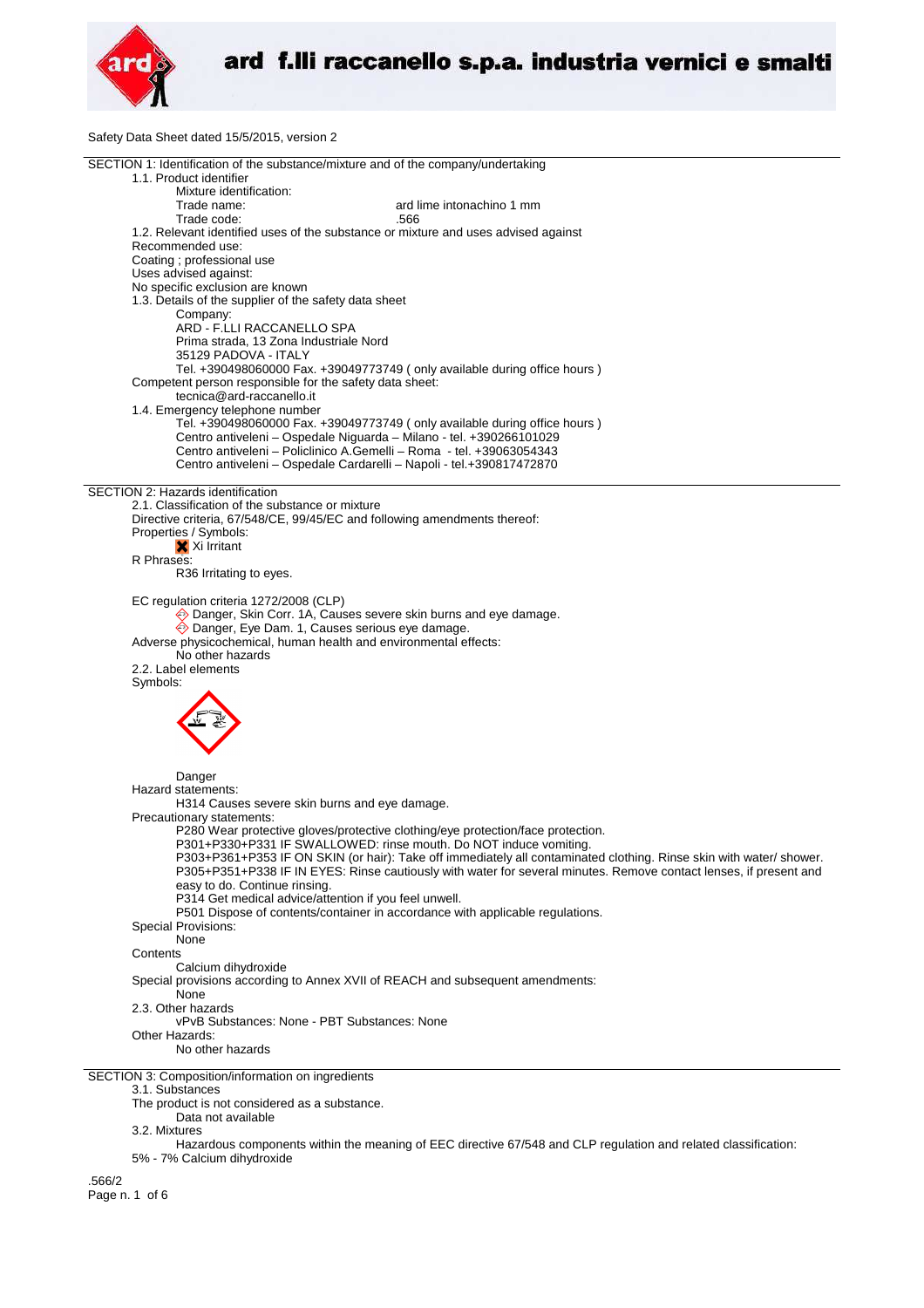Safety Data Sheet

REACH No.: 01-2119475151-45, CAS: 1305-62-0, EC: 216-173-3 Xi; R38-37-41

**1** 3.2/2 Skin Irrit. 2 H315

**♦ 3.3/1 Eye Dam. 1 H318** 

**♦ 3.8/3 STOT SE 3 H335** 

SECTION 4: First aid measures 4.1. Description of first aid measures In case of skin contact: Immediately take off all contaminated clothing. Areas of the body that have - or are only even suspected of having - come into contact with the product must be rinsed immediately with plenty of running water and possibly with soap. In case of eyes contact: Rinse with water with the eyelids open, then consult an ophthalmologist immediately. Protect uninjured eye. In case of Ingestion: Do not under any circumstances induce vomiting. OBTAIN A MEDICAL EXAMINATION IMMEDIATELY. In case of Inhalation: Remove casualty to fresh air and keep warm and at rest. 4.2. Most important symptoms and effects, both acute and delayed Impairment of vision Irritation of the eyes and/or skin 4.3. Indication of any immediate medical attention and special treatment needed In case of accident or unwellness, seek medical advice immediately (show directions for use or safety data sheet if possible). Treatment: Treat symptomatically. SECTION 5: Firefighting measures 5.1. Extinguishing media Suitable extinguishing media: Irrelevant, the product is not flammable. Extinguishing media which must not be used for safety reasons: None in particular. 5.2. Special hazards arising from the substance or mixture May produce toxic fumes of carbon monoxide if burning. Do not inhale explosion and combustion gases. 5.3. Advice for firefighters Use suitable breathing apparatus . Collect contaminated fire extinguishing water separately. This must not be discharged into drains. Move undamaged containers from immediate hazard area if it can be done safely. SECTION 6: Accidental release measures 6.1. Personal precautions, protective equipment and emergency procedures Wear personal protection equipment. Remove persons to safety. See protective measures under point 7 and 8. 6.2. Environmental precautions Do not allow to enter into soil/subsoil. Do not allow to enter into surface water or drains. Retain contaminated washing water and dispose it. In case of gas escape or of entry into waterways, soil or drains, inform the responsible authorities. 6.3. Methods and material for containment and cleaning up Suitable material for taking up: absorbing material, organic, sand. Wash with plenty of water. 6.4. Reference to other sections See also section 8 and 13 SECTION 7: Handling and storage 7.1. Precautions for safe handling Avoid contact with skin and eyes, inhalation of vapours and mists. Don't use empty container before they have been cleaned. Contamined clothing should be changed before entering eating areas. Do not eat or drink while working. See also section 8 for recommended protective equipment. 7.2. Conditions for safe storage, including any incompatibilities Keep away from food, drink and feed. Incompatible materials: None in particular. Instructions as regards storage premises: Adequately ventilated premises. 7.3. Specific end use(s) None in particular SECTION 8: Exposure controls/personal protection

8.1. Control parameters

Exposure limit(s):

Calcium dihydroxide - CAS: 1305-62-0

.566/2 Page n. 2 of 6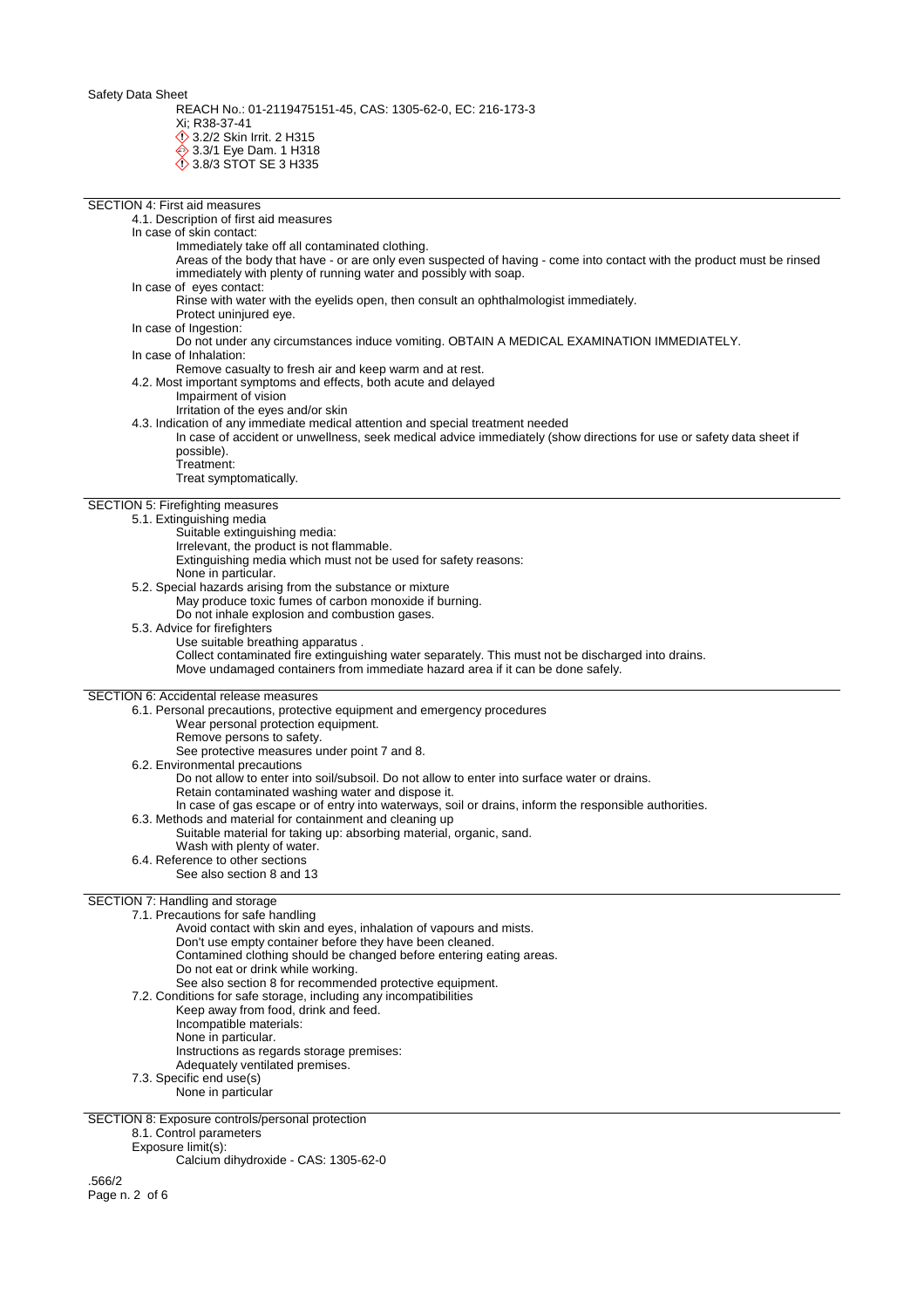| Safety Data Sheet                                                                             |                                                                                                     |
|-----------------------------------------------------------------------------------------------|-----------------------------------------------------------------------------------------------------|
|                                                                                               | OEL EU - LTE(8h): 5 mg/m3 - Notes: Indicative Occupational Exposure Limit Values, proposal [5] (for |
| references see bibliography)                                                                  |                                                                                                     |
|                                                                                               | TLV ACGIH - LTE(8h): 5 mg/m3 - Notes: Eye, URT and skin irr                                         |
| <b>DNEL Values:</b>                                                                           |                                                                                                     |
| Data not available<br><b>PNEC Values:</b>                                                     |                                                                                                     |
| Calcium dihydroxide - CAS: 1305-62-0                                                          |                                                                                                     |
| Target: Fresh Water - Value: 490 µg/l                                                         |                                                                                                     |
| Target: Soil - Value: 1080 mg/l                                                               |                                                                                                     |
| 8.2. Exposure controls                                                                        |                                                                                                     |
| Eye/ face protection:                                                                         |                                                                                                     |
| Basket eye glasses.                                                                           |                                                                                                     |
| Skin protection                                                                               |                                                                                                     |
| a) protection for hands:                                                                      |                                                                                                     |
| NBR (nitrile rubber) gloves.<br>In case of a prolonged use employ suitable protective gloves. |                                                                                                     |
| b) other:                                                                                     |                                                                                                     |
| Overall.                                                                                      |                                                                                                     |
| Respiratory protection:                                                                       |                                                                                                     |
| Not needed for normal use.                                                                    |                                                                                                     |
| Thermal Hazards:                                                                              |                                                                                                     |
| None                                                                                          |                                                                                                     |
| Environmental exposure controls:                                                              |                                                                                                     |
| None                                                                                          |                                                                                                     |
| SECTION 9: Physical and chemical properties                                                   |                                                                                                     |
| 9.1. Information on basic physical and chemical properties                                    |                                                                                                     |
| Appearance and colour:                                                                        | Dispersion paste various colors                                                                     |
| Odour:                                                                                        | Characteristic: almost odorless                                                                     |
| Odour threshold:                                                                              | Data not available                                                                                  |
| pH:                                                                                           | 12                                                                                                  |
| Melting point / freezing point:                                                               | Data not available                                                                                  |
| Initial boiling point and boiling range:                                                      | Data not available                                                                                  |
| Solid/gas flammability:<br>Upper/lower flammability or explosive limits:                      | Data not available<br>Data not available                                                            |
| Vapour density:                                                                               | Data not available                                                                                  |
| Flash point:                                                                                  | Not flammable                                                                                       |
| Evaporation rate:                                                                             | Data not available                                                                                  |
| Vapour pressure:                                                                              | Data not available                                                                                  |
| Relative density:                                                                             | 1700 - 1800 g/l a 20°C                                                                              |
| Solubility in water:                                                                          | Miscible                                                                                            |
| Solubility in oil:                                                                            | Insoluble                                                                                           |
| Partition coefficient (n-octanol/water):<br>Auto-ignition temperature:                        | Data not available<br>Data not available                                                            |
| Decomposition temperature:                                                                    | Data not available                                                                                  |
| Viscosity:                                                                                    | 80000 - 130000 cP 20°C                                                                              |
| Explosive properties:                                                                         | Data not available                                                                                  |
| Oxidizing properties:                                                                         | Data not available                                                                                  |
| 9.2. Other information                                                                        |                                                                                                     |
| Miscibility:                                                                                  | Data not available                                                                                  |
| Fat Solubility:<br>Conductivity:                                                              | Data not available                                                                                  |
| Substance Groups relevant properties: Data not available                                      | Data not available                                                                                  |
| Note: The data herein refer to QC when the product was put on the market.                     |                                                                                                     |
|                                                                                               |                                                                                                     |
| SECTION 10: Stability and reactivity                                                          |                                                                                                     |
| 10.1. Reactivity                                                                              |                                                                                                     |
| Stable under normal conditions                                                                |                                                                                                     |
| 10.2. Chemical stability<br>Stable under normal conditions                                    |                                                                                                     |
| 10.3. Possibility of hazardous reactions                                                      |                                                                                                     |
| None                                                                                          |                                                                                                     |
| 10.4. Conditions to avoid                                                                     |                                                                                                     |
| Stable under normal conditions.                                                               |                                                                                                     |
| 10.5. Incompatible materials                                                                  |                                                                                                     |
| None in particular.                                                                           |                                                                                                     |
| 10.6. Hazardous decomposition products                                                        |                                                                                                     |
| None.                                                                                         |                                                                                                     |
| SECTION 11: Toxicological information                                                         |                                                                                                     |
| 11.1. Information on toxicological effects                                                    |                                                                                                     |
| Toxicological information of the mixture:                                                     |                                                                                                     |
| Data not available                                                                            |                                                                                                     |
| Toxicological information of the main substances found in the mixture:                        |                                                                                                     |
| Calcium dihydroxide - CAS: 1305-62-0                                                          |                                                                                                     |
| a) acute toxicity:                                                                            | Test: LD50 - Route: Oral - Species: Rat > 2000 mg/kg - Notes: OCSE 425                              |
|                                                                                               | Test: LD50 - Route: Skin - Species: Rabbit > 2500 mg/kg - Notes: OCSE 402                           |
|                                                                                               |                                                                                                     |
| .566/2<br>$D_{2000}$ $D_{16}$                                                                 |                                                                                                     |

Page n. 3 of 6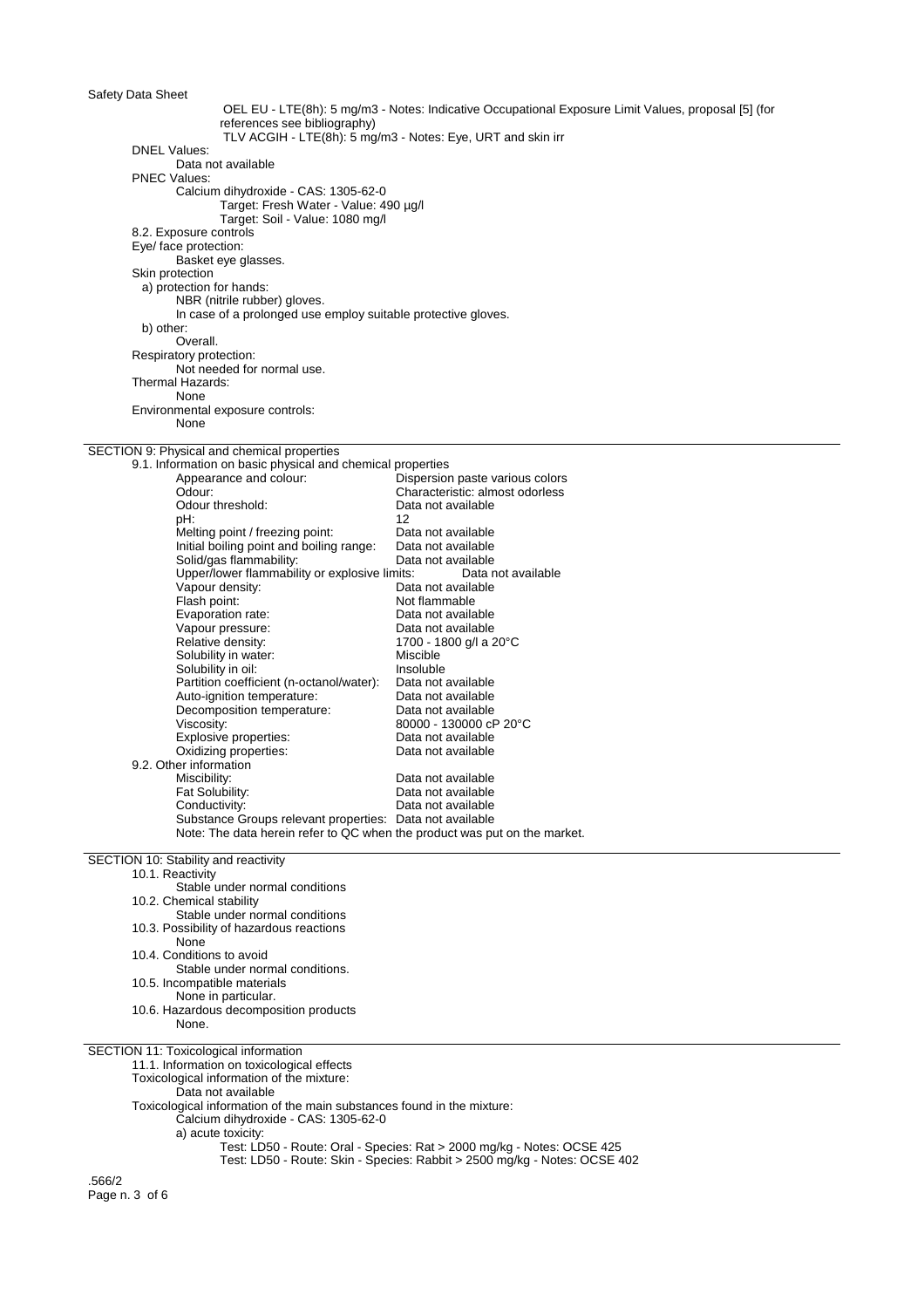## Safety Data Sheet

b) skin corrosion/irritation:

- Test: Skin Irritant Positive
- c) serious eye damage/irritation:
	- Test: Eye Irritant Positive
- j) aspiration hazard:
	- Test: Respiratory Tract Irritant Positive

## If not differently specified, the information required in Regulation 453/2010/EC listed below must be considered as N.A.:

- a) acute toxicity;
- b) skin corrosion/irritation;
- c) serious eye damage/irritation;
- d) respiratory or skin sensitisation;
- e) germ cell mutagenicity;
- f) carcinogenicity;
- g) reproductive toxicity;
- h) STOT-single exposure;
- i) STOT-repeated exposure;
- j) aspiration hazard.

SECTION 12: Ecological information 12.1. Toxicity Adopt good working practices, so that the product is not released into the environment. Calcium dihydroxide - CAS: 1305-62-0 a) Aquatic acute toxicity: Endpoint: EC50 - Species: Daphnia = 49.1 mg/L - Duration h: 48 - Notes: invertebrati d'acqua dolce Endpoint: LC50 - Species: Daphnia = 158 mg/L - Duration h: 96 - Notes: invertebrati d'acqua di mare Endpoint: LC50 - Species: Fish = 457 mg/L - Duration h: 96 - Notes: d'acqua di mare Endpoint: LC50 - Species: Fish = 50.6 mg/L - Duration h: 96 - Notes: d'acqua dolce Endpoint: EC50 - Species: Algae = 184.57 mg/L - Duration h: 72 - Notes: d'acqua dolce Endpoint: NOEC - Species: Algae = 48 mg/L - Duration h: 72 - Notes: d'acqua dolce 12.2. Persistence and degradability Data not available 12.3. Bioaccumulative potential Data not available 12.4. Mobility in soil Data not available 12.5. Results of PBT and vPvB assessment vPvB Substances: None - PBT Substances: None 12.6. Other adverse effects None SECTION 13: Disposal considerations 13.1. Waste treatment methods Recover if possible. In so doing, comply with the local and national regulations currently in force. Waste should not be disposed of by release to sewers. Contaminated packaging thinners and cleaning diluents must be landfilled. SECTION 14: Transport information 14.1. UN number Not classified as dangerous in the meaning of transport regulations. 14.2. UN proper shipping name Data not available 14.3. Transport hazard class(es) Data not available 14.4. Packing group Data not available 14.5. Environmental hazards Data not available 14.6. Special precautions for user Data not available 14.7. Transport in bulk according to Annex II of MARPOL73/78 and the IBC Code Data not available SECTION 15: Regulatory information 15.1. Safety, health and environmental regulations/legislation specific for the substance or mixture Dir. 67/548/EEC (Classification, packaging and labelling of dangerous substances). Dir. 99/45/EEC (Classification, packaging and labelling of dangerous preparations). DIR.2004/42/CE. Subcategory c Type BA limit COV 40 g/l. Contained in product < 40 g/l. Regulation (EU) No 528/2012 and subsequent amendments. Dir. 98/24/EC (Risks related to chemical agents at work). Directive 2000/39/CE (Occupational exposure limit values) and subsequent modifications: 2004/37/CE, 2006/15/CE and 2009/161/UE. Dir. 2006/8/EC Regulation (EC) n. 1907/2006 (REACH) Regulation (EC) n. 1272/2008 (CLP)

Regulation (EC) n. 790/2009 (ATP 1 CLP) and (EU) n. 758/2013

- Regulation (EU) n. 453/2010 (Annex I)
- Regulation (EU) n. 286/2011 (ATP 2 CLP)

.566/2 Page n. 4 of 6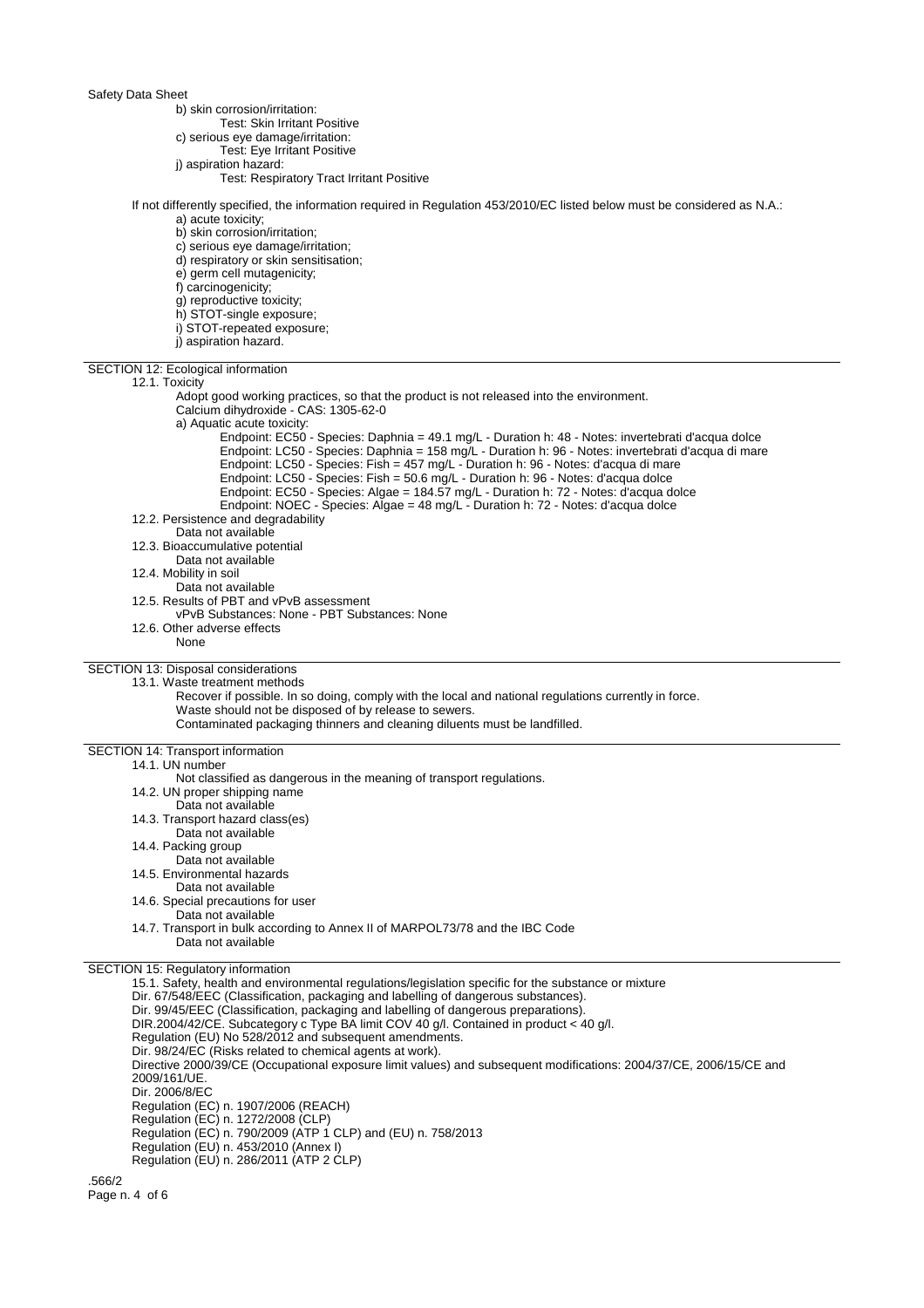Safety Data Sheet

Regulation (EU) n. 618/2012 (ATP 3 CLP)

Regulation (EU) n. 487/2013 (ATP 4 CLP)

Regulation (EU) n. 944/2013 (ATP 5 CLP)

Regulation (EU) n. 605/2014 (ATP 6 CLP)

Restrictions related to the product or the substances contained according to Annex XVII Regulation (EC) 1907/2006 (REACH) and subsequent modifications:

None

Where applicable, refer to the following regulatory provisions :

Directive 2003/105/CE ('Activities linked to risks of serious accidents') and subsequent amendments. Regulation (EC) nr 648/2004 (detergents). 1999/13/EC (VOC directive)

Provisions related to directives 82/501/EC(Seveso), 96/82/EC(Seveso II): Data not available

15.2. Chemical safety assessment

No

SECTION 16: Other information

Full text of phrases referred to in Section 3:

R37 Irritating to respiratory system. R38 Irritating to skin.

R41 Risk of serious damage to eyes.

H315 Causes skin irritation. H318 Causes serious eye damage. H335 May cause respiratory irritation.

Paragraphs modified from the previous revision:

SECTION 1: Identification of the substance/mixture and of the company/undertaking

SECTION 2: Hazards identification

SECTION 3: Composition/information on ingredients

SECTION 4: First aid measures

SECTION 8: Exposure controls/personal protection

SECTION 9: Physical and chemical properties

SECTION 11: Toxicological information

SECTION 12: Ecological information

SECTION 15: Regulatory information

This document was prepared by a competent person who has received appropriate training.

Main bibliographic sources:

The ECHA database on registered substances.

ESIS- European chemical Substances Information System.

- eChemPortal- the global portal to Information on Chemical Substance.
- GESTIS substance database.

Insert further consulted bibliography

The information contained herein is based on our state of knowledge at the above-specified date. It refers solely to the product indicated and constitutes no guarantee of particular quality.

It is the duty of the user to ensure that this information is appropriate and complete with respect to the specific use intended. This MSDS cancels and replaces any preceding release.

Legend of acronyms and abbreviations used in the safety data sheet:

| $= 0.90113$ $= 0.00101$<br>ADR: | European Agreement concerning the International Carriage of Dangerous Goods by Road.                 |
|---------------------------------|------------------------------------------------------------------------------------------------------|
| CAS:                            | Chemical Abstracts Service (division of the American Chemical Society).                              |
| CLP:                            | Classification, Labeling, Packaging.                                                                 |
| DNEL:                           | Derived No Effect Level.                                                                             |
| EC50:                           | Median effective concentration expected to produce a certain effect in 50% of test<br>organisms      |
| ECHA:                           | European Chemicals Agency                                                                            |
| EINECS:                         | European Inventory of Existing Commercial Chemical Substances                                        |
| ELINCS:                         | European List of notified Chemical Substances                                                        |
| GHS:                            | Globally Harmonized System of Classification and Labeling of Chemicals.                              |
| IATA:                           | International Air Transport Association.                                                             |
| IATA-DGR:                       | Dangerous Goods Regulation by the "International Air Transport Association" (IATA).                  |
| ICAO:                           | International Civil Aviation Organization.                                                           |
| ICAO-TI:                        | Technical Instructions by the "International Civil Aviation Organization" (ICAO).                    |
| IC50:                           | Half maximal inhibitory concentration.                                                               |
| IMDG:                           | International Maritime Code for Dangerous Goods.                                                     |
| INCI:                           | International Nomenclature of Cosmetic Ingredients.                                                  |
| LC50:                           | Lethal concentration, for 50 percent of test population.                                             |
| LD50:                           | Lethal dose, for 50 percent of test population.                                                      |
| LTE:                            | Long-term exposure.                                                                                  |
| NOEC:                           | No Observed Effect Concentration                                                                     |
| Numero EC:<br>OEL:              | <b>EINECS and ELINCS Number</b>                                                                      |
| PBT:                            | Persistent, Bioaccumulative and Toxic substance                                                      |
| PNEC:                           | Predicted No Effect Concentration.                                                                   |
| REACH:                          | Regulation (EC) No 1907/2006 Registration, Evaluation, Authorisation and Restriction of<br>Chemicals |
| RID:                            | Regulation Concerning the International Transport of Dangerous Goods by Rail.                        |
|                                 |                                                                                                      |

.566/2 Page n. 5 of 6